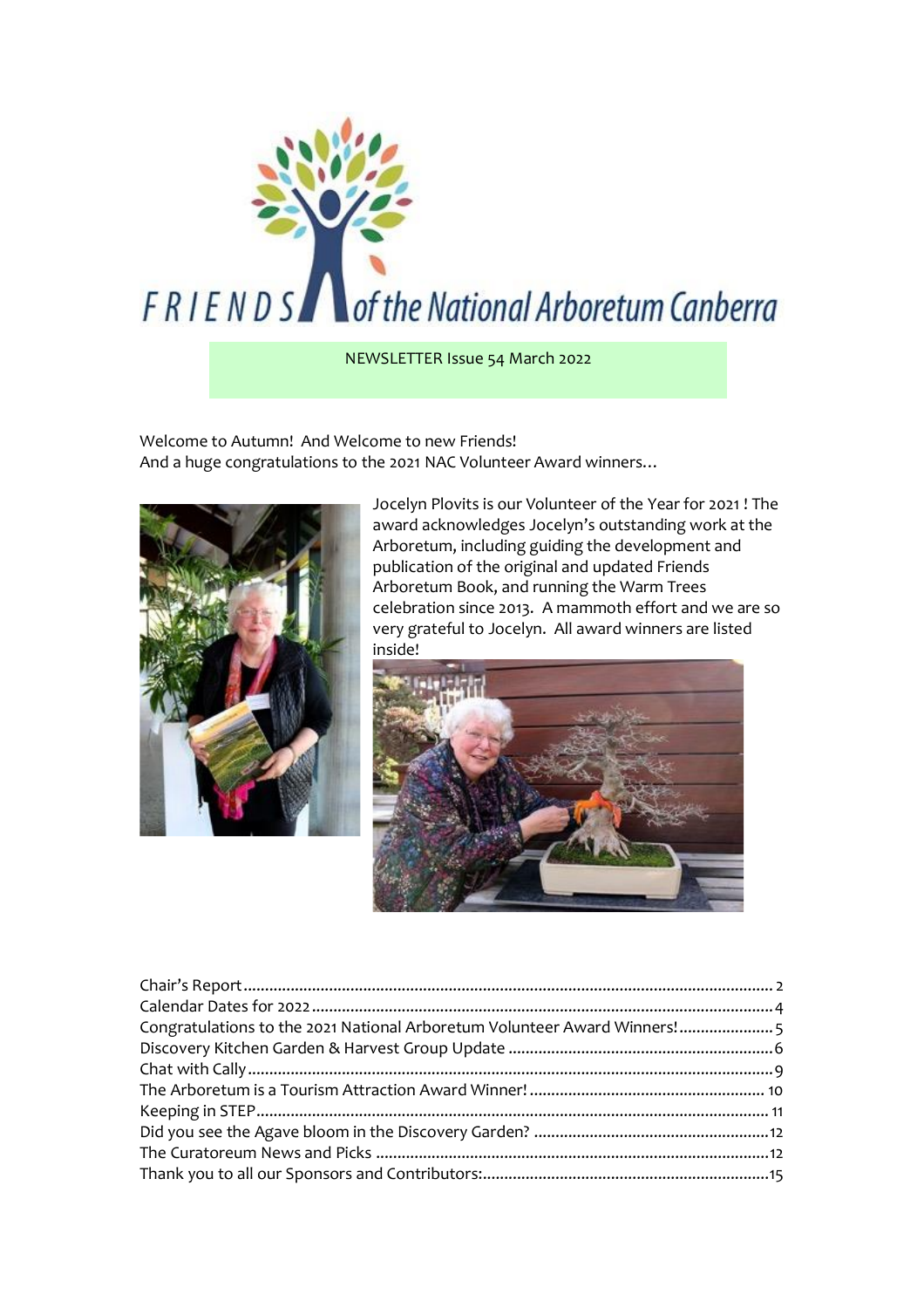# <span id="page-1-0"></span>**Chair's Report**

Dear Friends

Greetings! I look forward to seeing many of you at the launch of the Forest Shelter (the first of the NAC Gazebos) on site, on Tuesday evening, 6-7 pm 8 March.

The work is complete and the edifice looks magnificent with exactly what the prospectus advertised - stunning views across the site and beyond, as well as meeting the physical needs of our outdoor visitors, locals and groups. The interpretative signage is colourful, creative and informative and the Friends have a permanent sponsor's acknowledgement panel.

Thank you to all of you who contributed to this magnificent project. The Arboretum is now part of every Canberran's 'backyard' and this forest shelter is an investment for the future for every resident who chooses to come this way.

Huge congratulations to the NAC for winning the recent Tourist Attraction Award for the 2021 Canberra Region Tourism Awards announced in an online events ceremony! As Friends we can all feel very proud as our efforts, whatever activity we participate in to support the NAC, has helped contribute to this success.

The Chief Minister, Andrew Barr MLA, in his remarks when congratulating the winners, mentioned that those who had continued to pursue excellence and had demonstrated incredible resilience would be joining their tourism industry peers at the Australian Tourism Awards later in the year. We wish the National Arboretum Canberra every success in this final.



You will recall the at 2021 end of the year function and the awards presentation Chris Begley was awarded a Sterling Service Award. He was not present to receive it. However, just before Christmas it gave me great pleasure to present this award to Chris at a very small private ceremony near his home. I know he was thrilled to receive it for his years of service as one of the very early Guides.

I am looking forward to being back, driving the Ngala bus in March. The NAC are now offering 2 tours each weekend day, one after the other in the afternoons. And with the new upgraded road to the Cork Oaks, opportunities will be extended. The Deek's Drive Road upgrade is all but complete.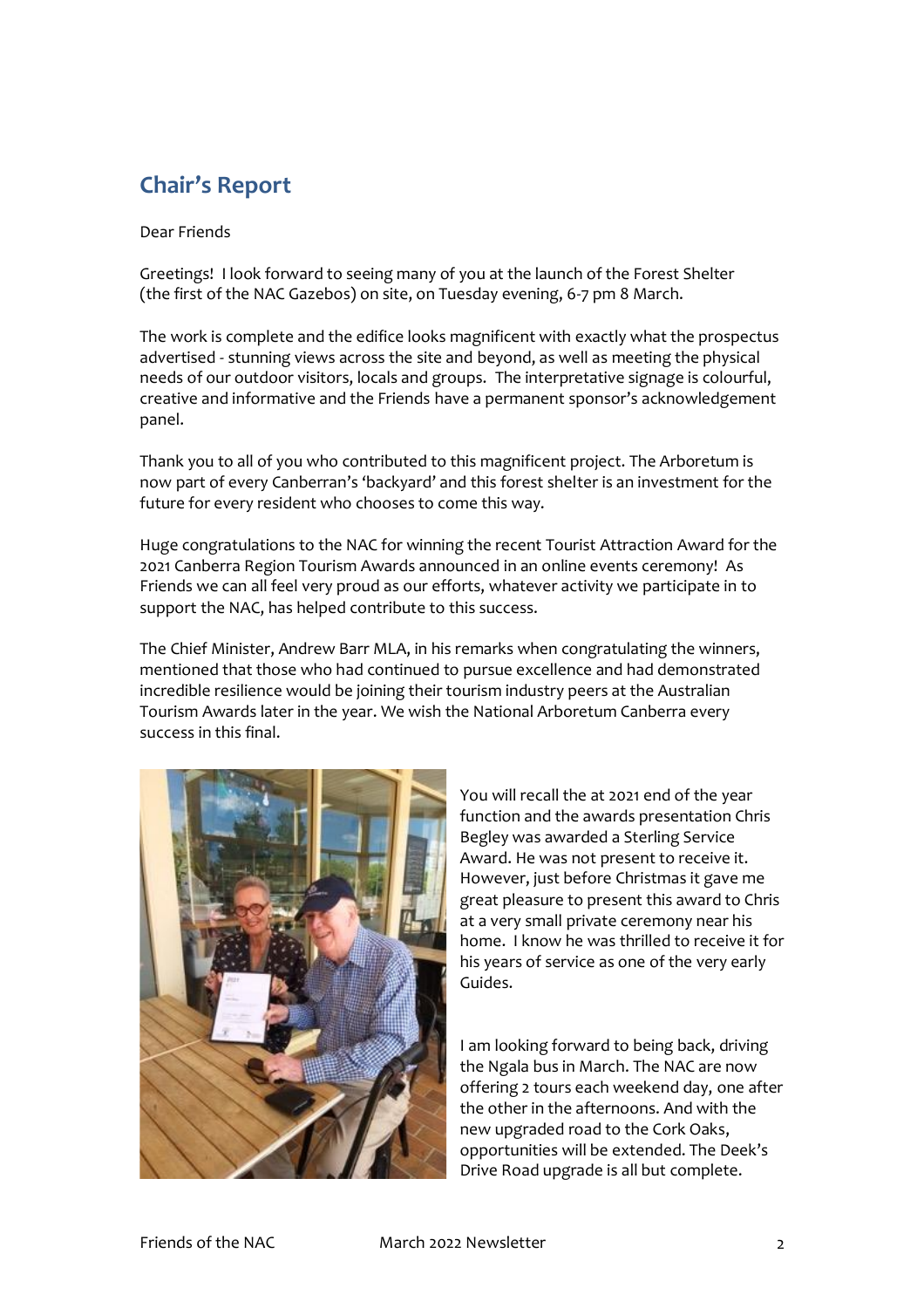The Warm Trees 2022 Steering Committee has met a couple of times with the new Convenor, Jan Morgan, at the helm. We are really looking forward to working with our new partner this year, the Indigenous Marathon Foundation. It's not too early to get knitting. The launch is being planned for early in July.

The Harvest Group Market Day have 2 dates for your diary …. the first stall is Saturday 19 March and the other just in time for Mothers' Day, Saturday 7 May.



celebration. The award is annual for an outstanding CIT horticultural student. Congratulations to Tracey and we look forward to seeing her work during 2022, building a sustainable garden of wetland plants on the western side of Dairy Farmers' Hill.

With Professor Tom Calma AO (Chancellor University of Canberra) I was very excited to announce the Jake Keller Scholarship Award winner, Tracey Johns for 2022 at our End of Year



A personal thanks also to the Friends who worked with Jocelyn Plovits to produce the updated Arboretum Book. The full team is pictured below, awaiting the big reveal!



The Friends' Council meets each month with a full agenda and February's Council was no different. Council considered a paper proposing that the Friends establish within its existing Public Trust Fund a sub fund for the purpose of supporting scientific works which would utilise the resources of the NAC for furthering the knowledge about the Arboretum's trees

and associated biota. A proposal was forwarded to the NAC seeking comment and support for this proposal.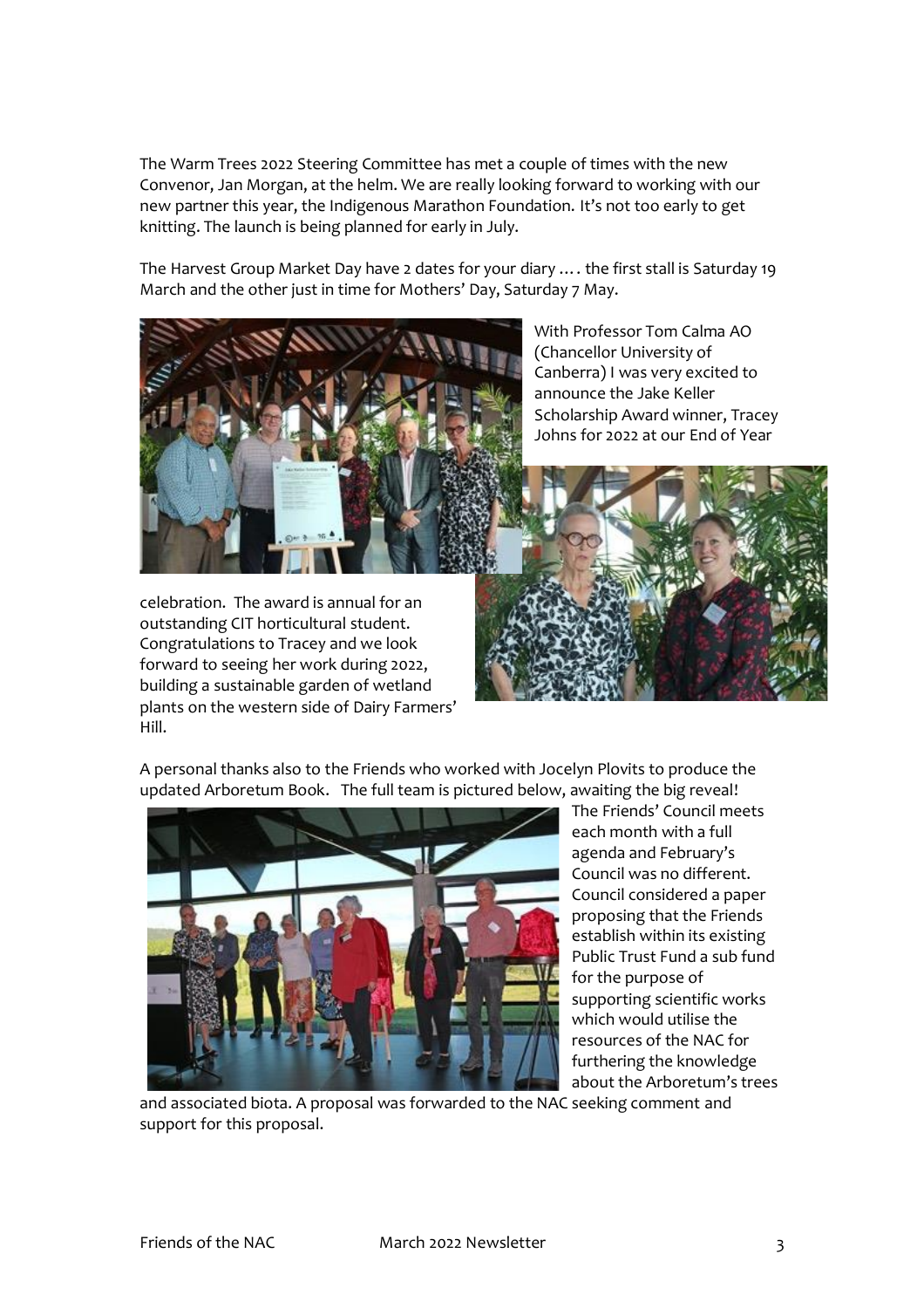Council is in conversation with a couple of local businesses about how we might proceed with the Arboretum Oral History Project. This important project will focus on the stories and images of the Arboretum's development, and with people telling their stories. It's a work in progress. So much happening at the Arboretum! See you there soon!

Kind regards Trish Trish Keller OAM Chair Friends of the National Arboretum

#### <span id="page-3-0"></span>**Calendar Dates for 2022**



A busy year already, with the Pod playground given a makeover ! And remember to renew your membership!

**Diary** dates below:

8 March 6.00pm **Launch of the Friends Gazebo** 19 March **Harvest Stall** 24-26 March **Bonsai Reshaped**  30 April **Canberra Tree Week** starts 5 May **National Arboretum Ambassador Evening Launch** 7 May **Mother's Day Harvest Stall** 10 May 5.30pm Friends' **AGM** and Guest Speaker: Trevor Lipscombe 4 July (week commencing) **Launch of Warm Trees** 12 July 12.30pm **General Meeting and Seasonal Talk**  13 September 5.30pm **General Meeting and Seasonal Talk**  8 November 5.30pm **General Meeting and Seasonal Talk**  December TBC **End of Year Event: Thank You to Volunteers & Friends**

The **NAC's Forest Sculpture Gallery Launch** will also take place – date TBC

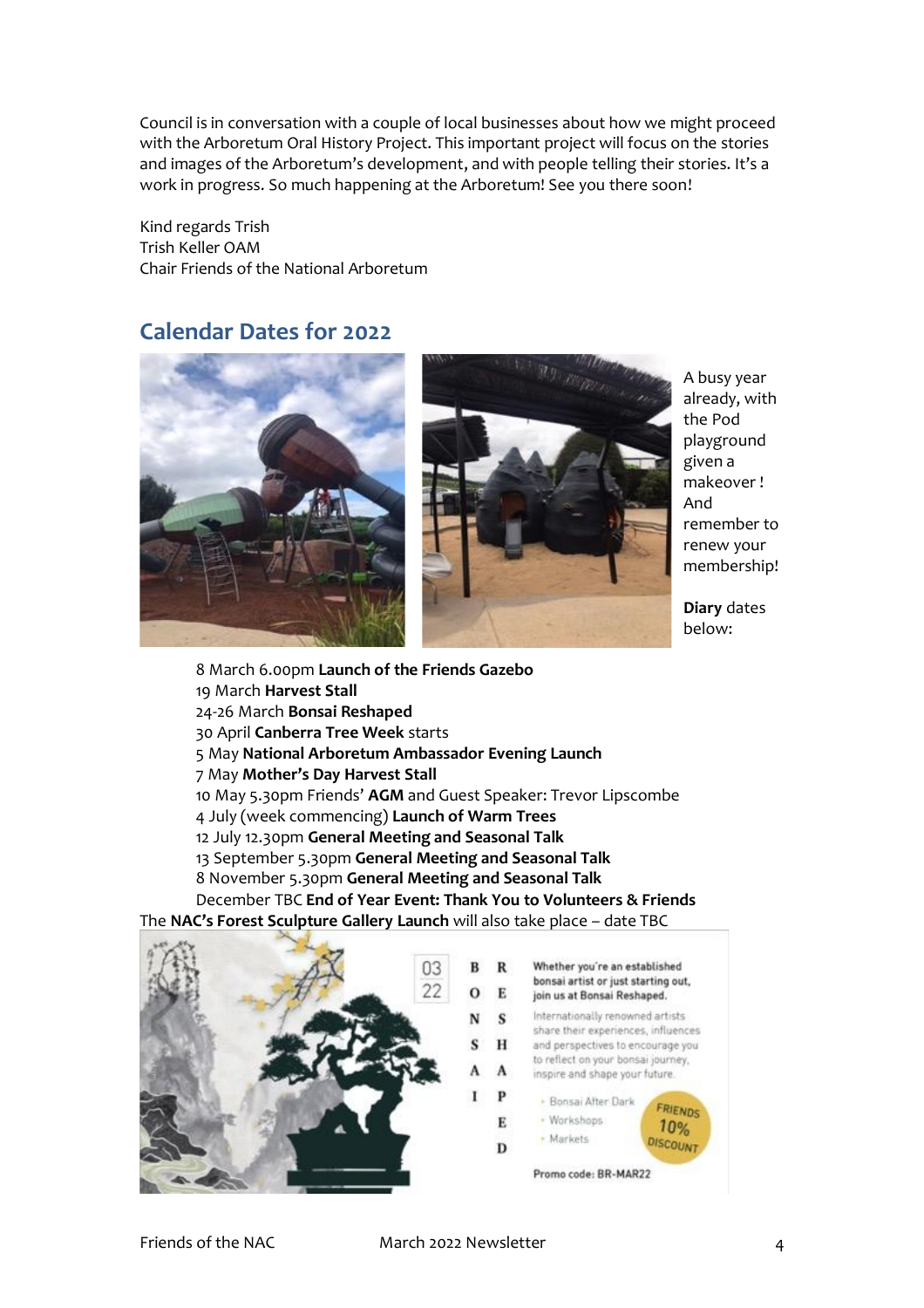# <span id="page-4-0"></span>**Congratulations to the 2021 National Arboretum Volunteer Award Winners!**

| Volunteer of the Year                         | Citation                                                                                                                                                                                                                                                                                                                                                                                                                                        |
|-----------------------------------------------|-------------------------------------------------------------------------------------------------------------------------------------------------------------------------------------------------------------------------------------------------------------------------------------------------------------------------------------------------------------------------------------------------------------------------------------------------|
| Jocelyn Plovits                               | In addition to establishing the Warm Trees event and ensuring its success from<br>the helm for 7 years, Jocelyn has coordinated the production of the second<br>edition of the Arboretum Book, as well as doing a significant portion of the<br>writing herself. Just one of these projects involves a great deal of energy and<br>commitment, such is Jocelyn's skill and dedication that she completed these<br>iconic projects concurrently. |
| <b>Sterling Service</b>                       | Citation                                                                                                                                                                                                                                                                                                                                                                                                                                        |
| Michael Maher<br><b>Working Bees</b>          | Michael attends both working bees with incredible consistency. He sets a high<br>standard for the work to be done, and completes with attention to detail and a<br>supportive attitude                                                                                                                                                                                                                                                          |
| Jennie Widdowson<br>STEP/Mapping/Guiding      | Jennie has contributed a great deal in transitioning STEP data from hard copy<br>records onto digital mapping, and has further extended into mapping the<br>Discovery Gardens to improve access to information for Guides and Visitors                                                                                                                                                                                                          |
| Denyse Lamontagne<br>Mapping                  | Denyse's keen observation of the subtleties between Eucalyptus species has<br>made it possible to digitally map Forest 2 and paves the way for further learning,<br>exploration, research and education                                                                                                                                                                                                                                         |
| Chris Kemp<br>Discovery Kitchen<br>Garden     | Chris has been a dedicated Kitchen Garden volunteer since 2017 and she regularly<br>steps in to cover the duty roster. She is down-to-earth, dedicated and efficient<br>and welcoming to all visitors                                                                                                                                                                                                                                           |
| Max Bourke AM<br>Guiding, STEP,<br>Everything | Max has touched almost very aspect of the Arboretum, he is so very generous<br>with his knowledge and can always be counted on to tell us an amazing story<br>that connects us to nature and appreciate it all the more                                                                                                                                                                                                                         |
| Joanne Maples<br>Guiding, book, mapping       | Joanne's incredible contribution to the Arboretum is shown beyond the number<br>of hours she spends volunteering, she contributes to all aspects of Guiding as<br>well as many other projects. Joanne has contributed 193 hours this year so far                                                                                                                                                                                                |
| Des King<br>Working Bee Coord                 | Desmond has been a working group volunteer coordinator for well over 5 years,<br>he has an amazing record of getting things done and his attention                                                                                                                                                                                                                                                                                              |
| Helen Hemphill<br>Guiding                     | In addition to being a warm and friendly face when people arrive at the<br>Arboretum, Helen contributes to all aspects of Guiding and volunteered for 196<br>hours so far this year, the highest of any Guide                                                                                                                                                                                                                                   |
| Chris Begley<br>Guiding                       | Chris has been a committed and valued Arboretum Guide since the early<br>construction days. This long term commitment is distinguished by Chris' ability to<br>share his deep knowledge of the site and its history                                                                                                                                                                                                                             |
| Cheryl Oostermeyer<br>Guiding                 | Outstanding commitment to improving visitors enjoyment of the Arboretum,<br>including developing 3 Long Forest Walks, 2 of which were developed especially<br>for children and families                                                                                                                                                                                                                                                         |
| Allan Read<br>Bonsai                          | Allan volunteers rain hail or shine in the Collection every Tuesday and Sunday and<br>has contributed 312 hours so far this year                                                                                                                                                                                                                                                                                                                |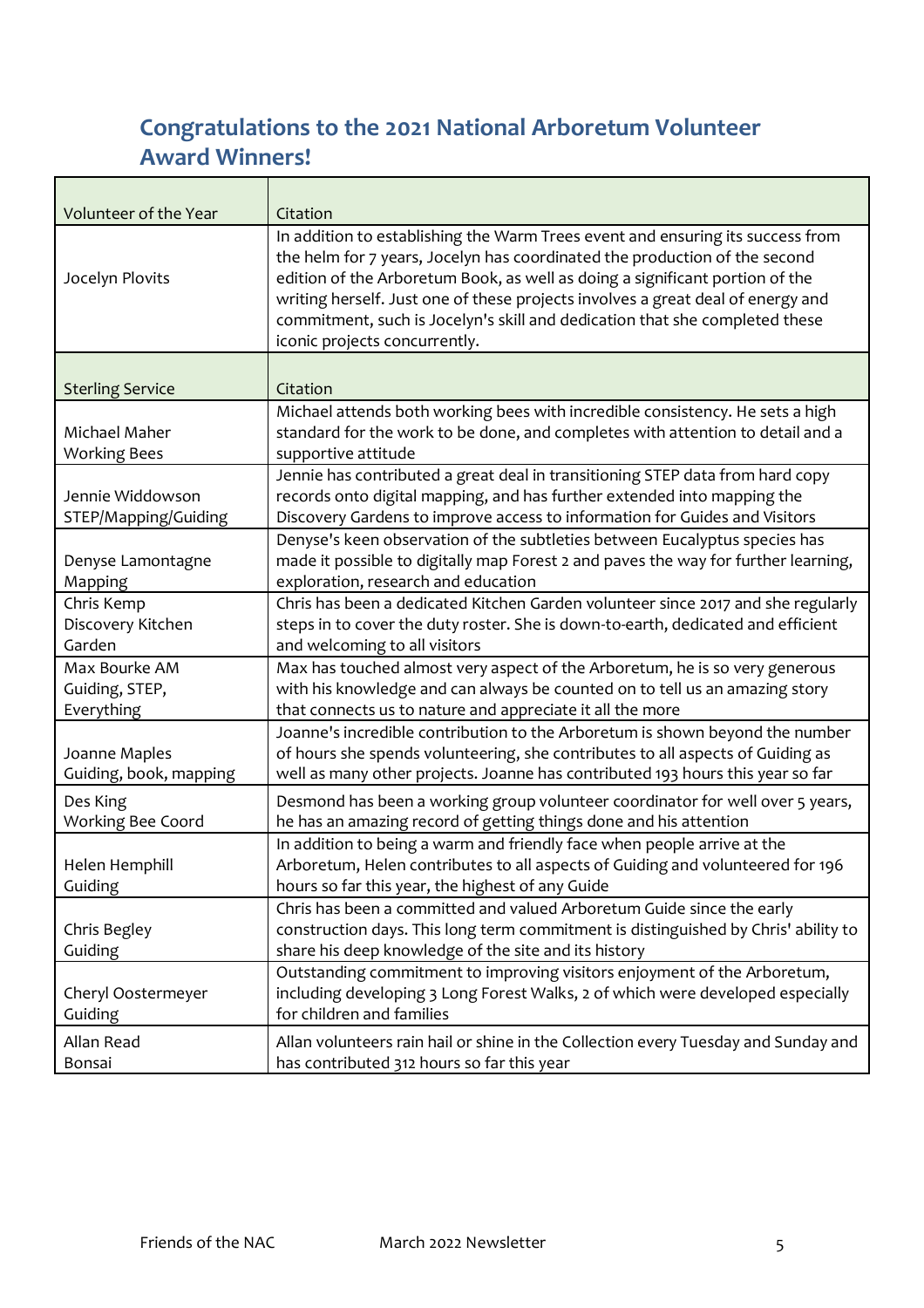### <span id="page-5-0"></span>**Discovery Kitchen Garden & Harvest Group Update**

**Article and photos: Ange McNeilly** 



Having written the December article in winter woolies and the heating on, this time it is with airconditioning and summer gear to cope with the above 30 degree temperatures and little to no rain over the past three weeks. There was a period where Kitchen Garden was battered by ferocious winds that had snapped tomatoes and pumpkin plants, crisp-dried the scarlet runner bean leaves and bent plant stakes!

A demonstration of just how resilient nature and plants can be, is the Charnwood Community Garden where I have a small plot and which was devastated by a severe hailstorm on 3 January 2022 that damaged homes and infrastructure in the area and downed many trees. Yet by mid-February, I was the beneficiary of other gardeners'

largesse whose crops had recovered and were producing copious amounts of squashes, cucumbers and zucchinis, but no tomatoes.



Over the past few months there has been a great deal of interest from people wanting to volunteer with the Harvest Group and to work in the garden. A big welcome is extended to new volunteers Juliette Roberts, Sylvia Pope, Madeline Piochaud and Jessica Cheng. Sadly, Martha and Tai Chin Woon have had to stop volunteering in the garden due to personal circumstances and we thank them and wish them well for the future.

**Jessica Cheng (left) and Madeline Piochaud (right)**



**New volunteer Sylvia Pope (right) with Debbie Cameron and Danielle Hyndes**

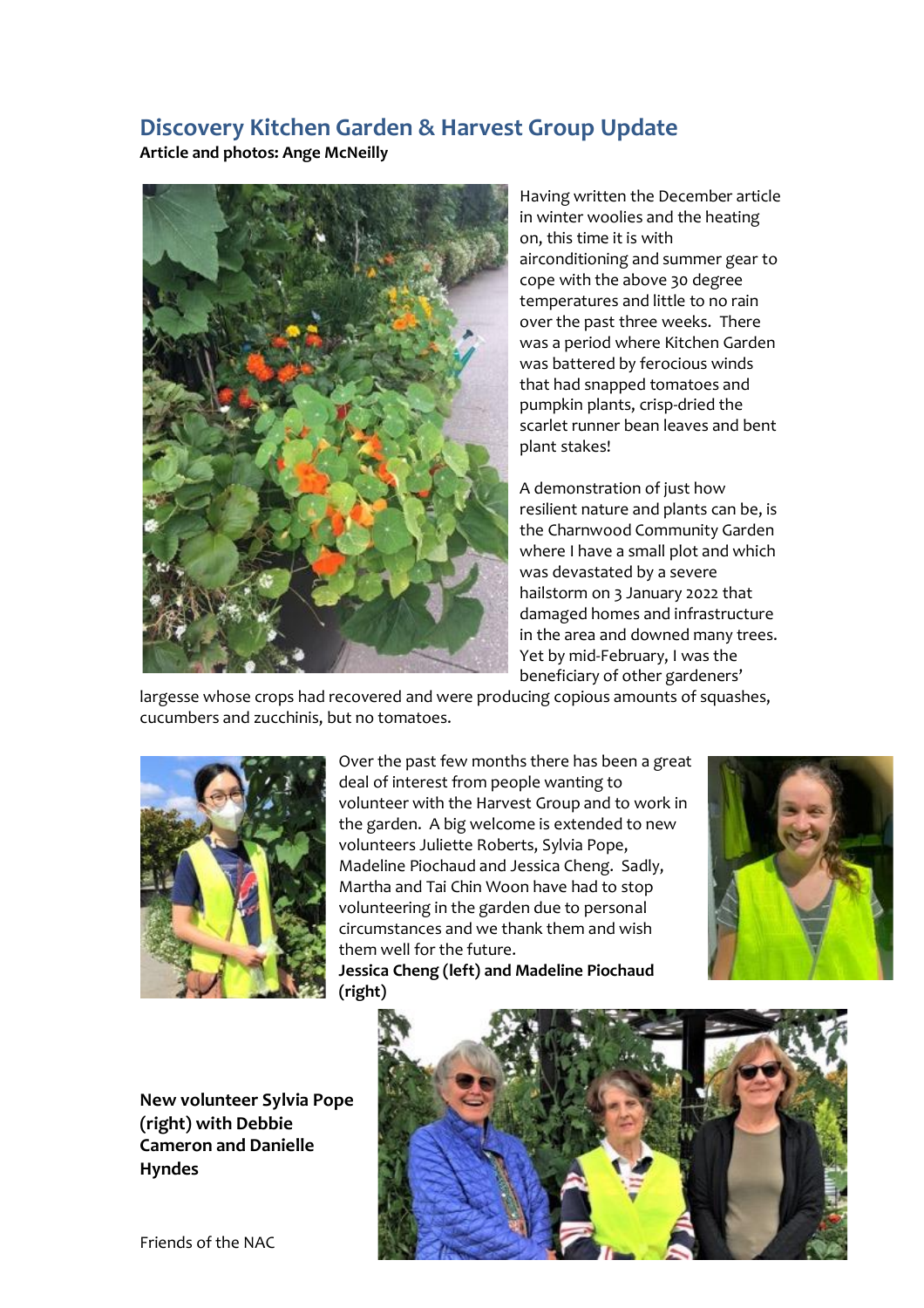

In the garden, vegetables are not as productive as in previous years. While there are tomatoes, they are not ripening due to considerable fluctuations in temperature. Eggplants have not been growing well at all and some of the plants have made little growth despite the garden being fertilised at three-weekly intervals. Chillies have been producing well but are being picked by unknown persons. The strawberries have been fruiting well to the delight of visiting children. The most arresting plant at the moment is the pomegranate growing in the Dalek which is





covered in fruit whereas last year it only bore three or four. Also flowering well are the nasturtiums producing many seeds which will be packaged for sale and also sown for next year's display.



The English lavender in the Sensory Garden was harvested in early January, dried on shelves in the shed and stored in large sealed glass jars for later use.

On Wednesday, 23 February 2022, the Harvest Group met for the first time this year to discuss the signing of updated Standard Operating Procedures (SOPs); market stalls;

stocktaking; procedures for food preservation; and funds contributed by the Harvest Group towards the new Forest Shelter.

Cally, Scott Saddler and the Arboretum were thanked for sourcing and paying for this year's preserving jars and for updating the SOPs which were signed by all volunteers present.

Two Market Stalls have been scheduled from **10.00 AM to 2.00PM for Saturday 19 March** and **Saturday 7 May 2022**. A stocktake of preserves confirmed there is plenty of product for the March Stall. A stocktake of seeds and dried herbs will also be done. It was decided to sell 2021 stock of 300ml jars for \$6 and 250ml jars for \$5. Deb Downes, Michelle McMahon and Cally Earnshaw were thanked for their assistance with Market Stalls.

The group went over procedures for making preserve to ensure that high quality standards and presentation were maintained. An update on the Wollemi project was provided regarding progress on preparations for the sale of the first 30 Wollemiis this autumn. **A big thank you to Michelle McMahon who will assist with the artwork for labels and publicity.**

Garden volunteers were thanked for their extraordinary work in making the garden look amazing as always.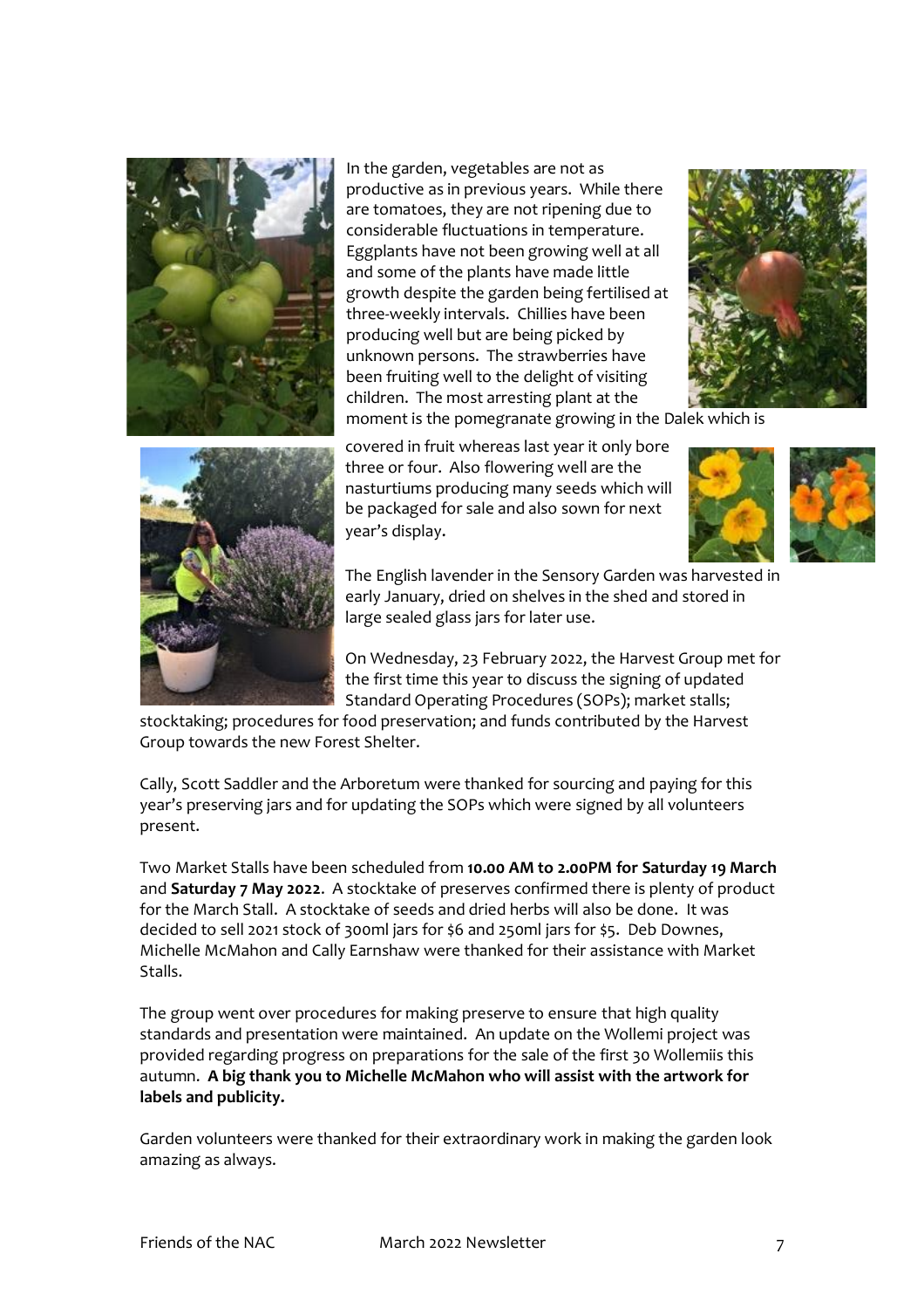For the fig harvest, there are currently 9 cooks and 10 pickers. A few more pickers and especially more cooks would greatly appreciated particularly if this year's harvest is a big one.

Thanks to Lynley Rees (Friends' Treasurer) for providing the spreadsheet showing the Harvest Group's income and expenditure for the last 14 months and a profit of \$12,373.11 for the period. This money, along with about half the funds raised by the Harvest Group for the previous year, make approximately \$16,000 that has been put towards the funding of the first Forest Shelter which will be launched on 8 March 2022. It is a significant contribution by the Harvest Group volunteers and demonstrates what our persistent efforts and contribution can achieve.

## WOULD YOU LIKE TO HAVE YOUR OWN LIVING FOSSIL?

In the next few months under licence to sell to the public*,* the *Friends of the National Arboretum Canberra will be offering the first 30 trees from the FNAC Wollemi Pine Propagation Project*. Grown from seed collected from the **Arboretum's Wollemi Pine Forest 32** trees here in Canberra under contract by the **Yarralumla Nursery**, these two-year-old trees can be electronically traced back to a specific tree in the forest.

**All profits from the sale of these trees will support approved Arboretum projects.**

**Watch this space!**

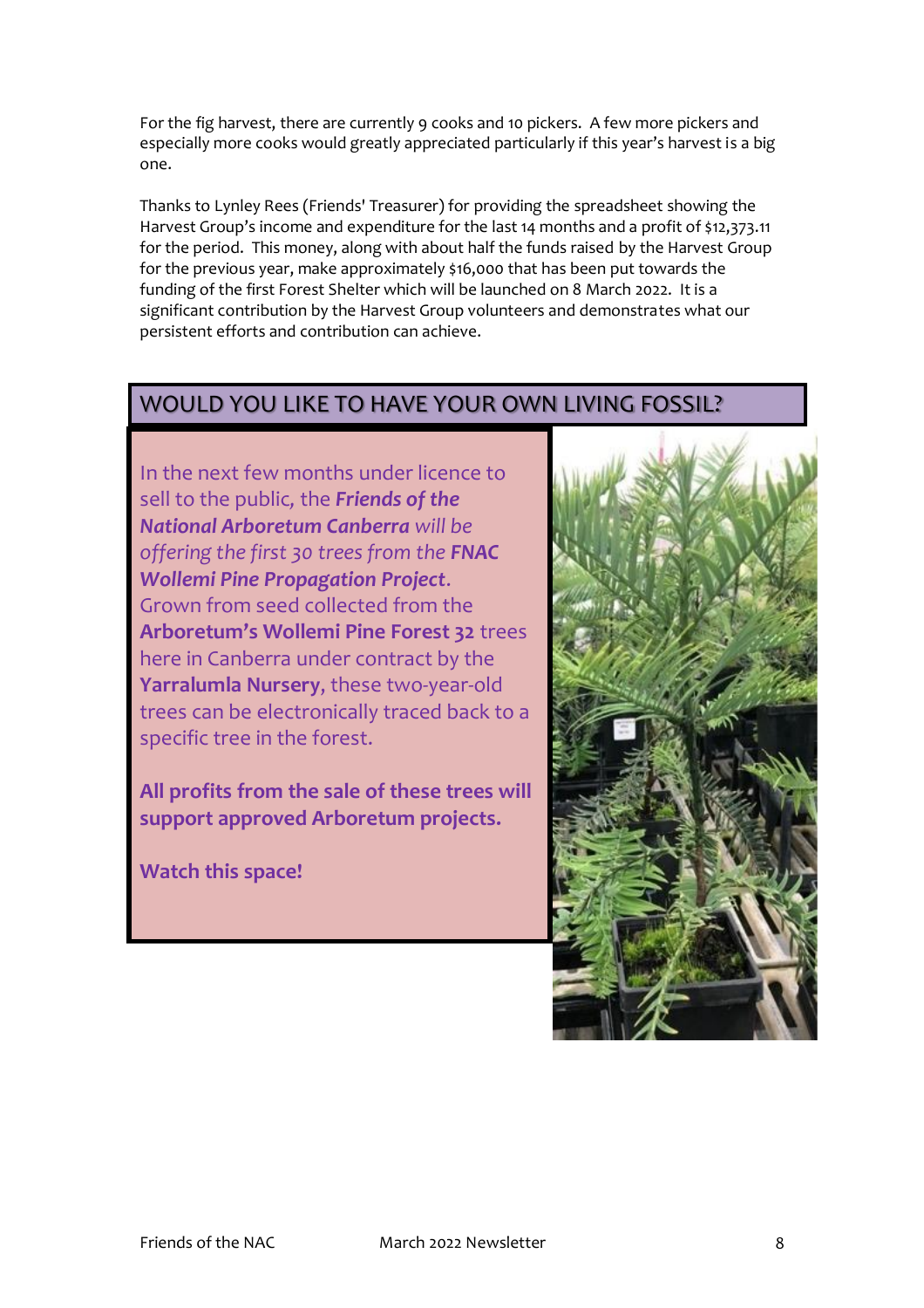## <span id="page-8-0"></span>**Chat with Cally**

The new year is well underway, with a busy holiday season and a range of popular school holiday programs. We have welcomed many new volunteers to the team over the last couple of months, with new team members in the National Bonsai and Penjing Collection, Harvest Group, Discovery Kitchen Garden, Citizen Science and many more Arboretum activities. If you're interested in volunteering, please reach out to me via[:ArboretumVolunteers@act.gov.au;](mailto:ArboretumVolunteers@act.gov.au) we have many opportunities available which will support the Arboretum, its visitors and introduce you to a delightful team in a stunning setting.

The Ngala bus will be returning from Saturday 5 March, and we will be trialing new tour times: 1.00pm Wednesday to Sunday with a second tour available at 2.30pm on weekends and Monday public holidays. We are delighted to be once again offering our Guided Bus tours with the assistance of the Friends' Sponsored Ngala bus. You can book your place here: <https://bit.ly/3sspUAP>

During the Christmas break, the first ever Wattle Seed Harvest of Golden wattle, Australia's floral emblem was conducted at the Arboretum with the assistance of the National Wattle Day Association and some of our wonderful Volunteers. The trees in Golden Grove were planted just over 3 years ago in 2018 by a team of volunteers, some of whom were back to help us with the harvest. The wattle seed collected will be available for sale in the future, so that our visitors can take a little piece of the Arboretum home to their gardens. The wattle seeds become another line of produce made possible by the Harvest Group from the Arboretum's 100 forests and gardens that we are excited to make available to the community and tree-lovers alike. You'll have more on the way from the Harvest Group, with market stalls coming soon!



The Arboretum horticultural team is working with STEP volunteers to remediate the walking paths in Forest 20, and currently the site is not open to the public. Some of the public programs have moved to Forest 2 where visitors can utilise the new Cork Oak carpark.

Thank you to the Friends of the National Arboretum Canberra for their support, advocacy and skills, and another huge thanks to all of our wonderful volunteers who braved the heat and collected a bumper harvest of Golden wattle seeds over the Christmas break. A big thanks Dr Suzette Searle of the Wattle Day Association for her invaluable knowledge and her team of volunteers, and well as our volunteers from STEP, guides, forest working bees, the First Canberra Garden Club, ACT Cactus and Succulent Society volunteers, the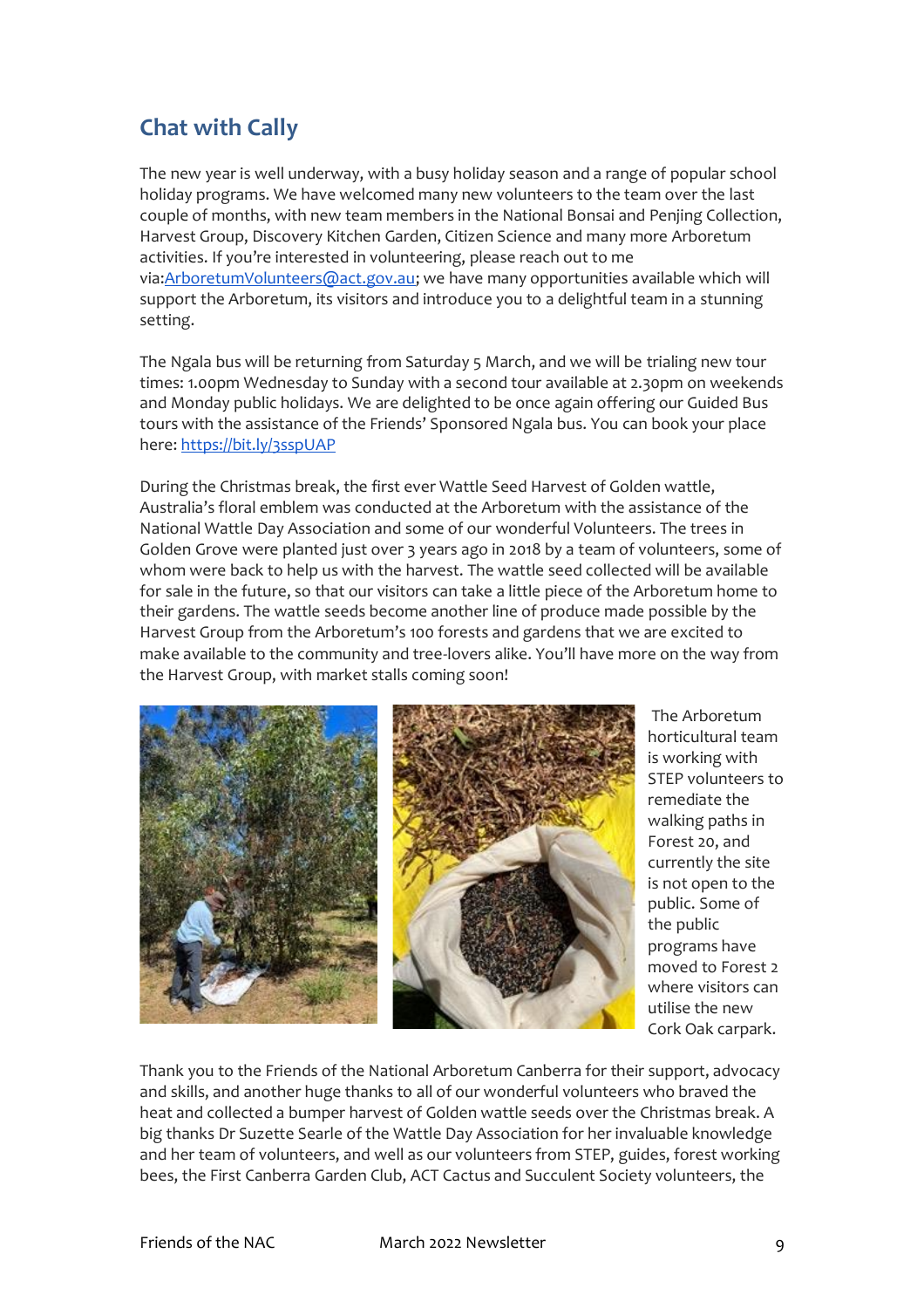bonsai volunteer team and the productive Harvest Group. It is wonderful to see so many people back onsite!

Cally Earnshaw Community Engagement Officer



## <span id="page-9-0"></span>**The Arboretum is a Tourism Attraction Award Winner!**

The National Arboretum Canberra is proud to be announced as the winner of best Tourist Attraction at the 2021 Canberra Region Tourism Awards which recognises excellence and resilience in tourism.

Canberra's best in tourism were honoured in what was the first ever virtual Canberra Region Tourism Awards on 4 February 2022.

The National Arboretum Canberra would like to acknowledge the Friends of the Arboretum, dedicated volunteers, on site partners and visitors that make the National Arboretum Canberra what it is today.



*"This is a huge achievement for such a young institution and we are very proud to be receiving the Tourist Attraction award for the 2021 Canberra Region Tourism Awards. We have a small but diverse team that strives for excellence every day. This would not be possible without the support of our stakeholders, tourists and the local community, we thank each and every one of you."*

Scott Saddler (Executive Branch Manager of the National Arboretum Canberra)

-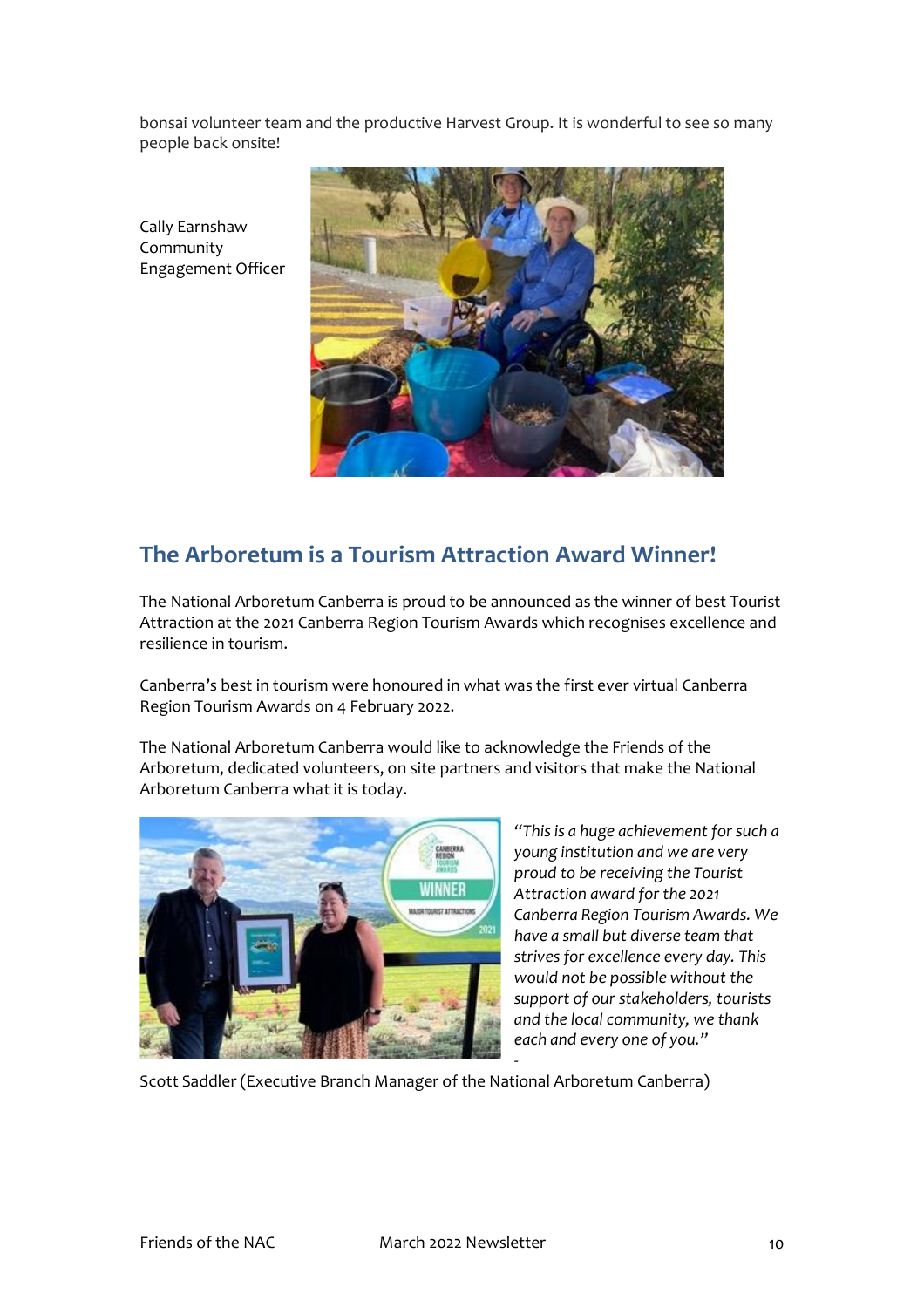

#### <span id="page-10-0"></span>**Keeping in STEP**

It is with much sadness that I report that STEP will be closed to the public for some months.

Due to the excessive rain and two torrential downpours, paths have been considerably damaged to the point of creating a serious hazard to walkers.

Forest 20 has been fenced off with parawebbing and only STEP volunteers, NAC personnel and others directly involved with remediation are allowed entry.

Unfortunately, it is not only the paths which have been affected. Crushed granite, in places up to 20 cm deep, has washed from paths onto gardens burying many plants. Most of these will not survive.



We are facing considerable work to reestablish the gardens and the cost of plant replacement will also be a significant impost on our funds.



We have submitted a plan for the remediation and we are grateful to NAC administration and horticulture staff for putting up the fencing and for their involvement in the remediation process. In mid-February, Bill Handke and his STEP team met with hydrological engineers to determine what

needs to be done to solve these pressing water problems and repair the paths.

Prior to the second damaging rain event, a team of Friends volunteers came to STEP and helped with some weeding. Thank you – your efforts on our behalf are much appreciated. Despite the understandable frustration and sadness, the Thursday volunteers remain cheerful and optimistic and are putting in extra days each week to ensure the restoration work gets done as speedily as possible

Judy Smith President STEP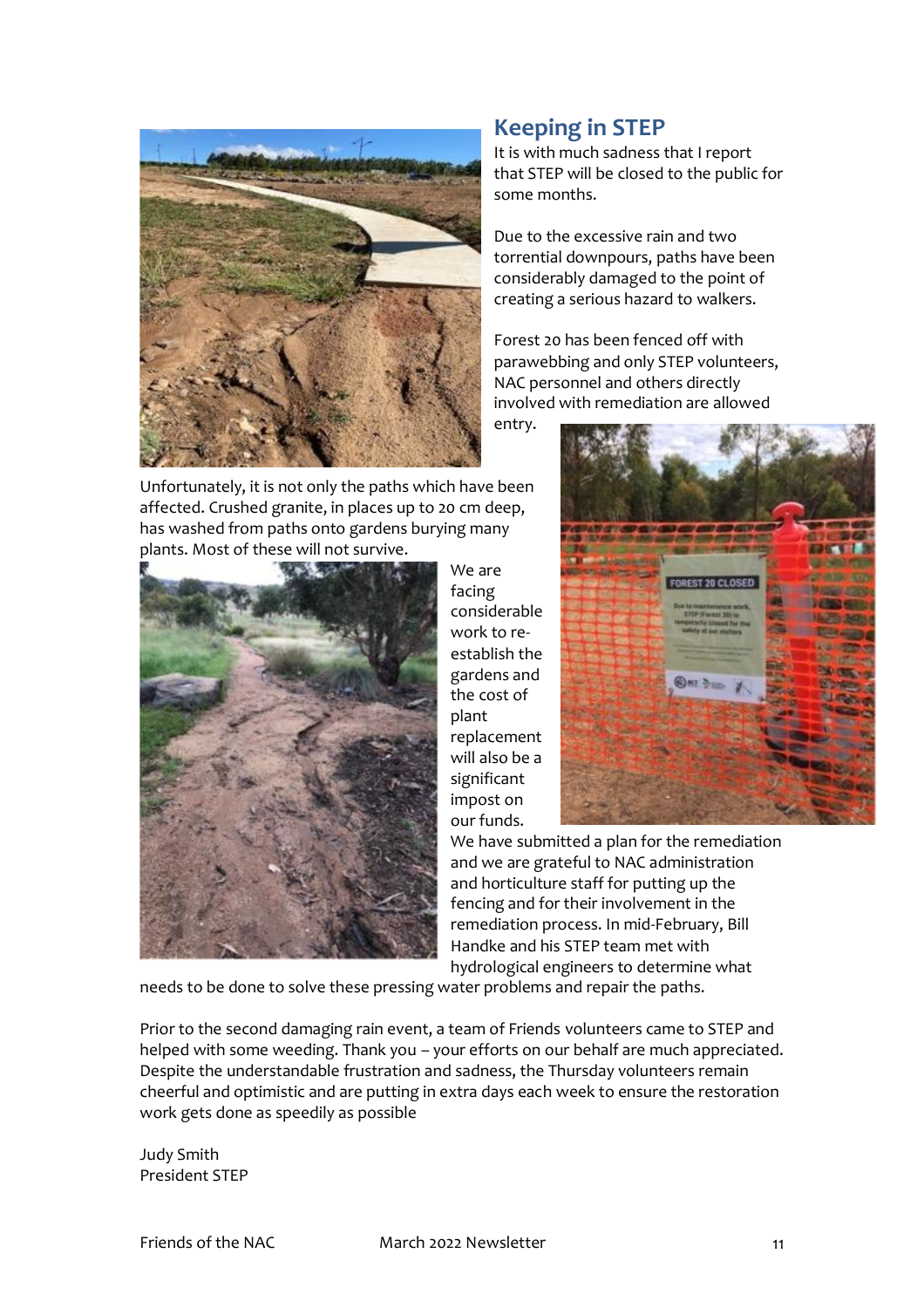### <span id="page-11-0"></span>**Did you see the Agave bloom in the Discovery Garden?**



It grows naturally at altitudes of 1000 to 1400 metres in oak woodlands. This area receives an annual average rainfall of 1000 mm. It grows well in half shade to full sun. It can take temperatures as low as -3 degrees and is very heat tolerant.

Like a lot of Agaves, once the flower spike has developed and the flowers progressively bloom going up the stem, unfortunately the mother plant then dies. Propagation is by suckers (these are rare) and by seed.

So, for those that have recently seen the flower spike, you are very privileged indeed!

## <span id="page-11-1"></span>**The Curatoreum News and Picks**

Autumn! My favourite time of the year at the Arboretum.

*Article from Trevor Rodgers, Cactus and Succulent Garden at the National Arboretum, Cactus and Succulent Society ACT and photos from Vicki Woolley*

Agave geminiflora is known also by the common name of Twin-Flowed Agave. Geminiflora means twin-flowered. Its native habit is in an area called Nayarit in the country of Mexico.



I love to watch the daily changes and colourful show that the forests put on for us. While all those falling leaves look spectacular on a grand scale, they remind me of all the tidying and raking I need to do in my own garden! Fortunately, we have a few handy tools in store to make this task a little easier. And after a hard day tidying it's time to put your feet up with a good book. Here are a few of our recent arrivals to see you through the autumn months.

Mel & the team at The Curatoreum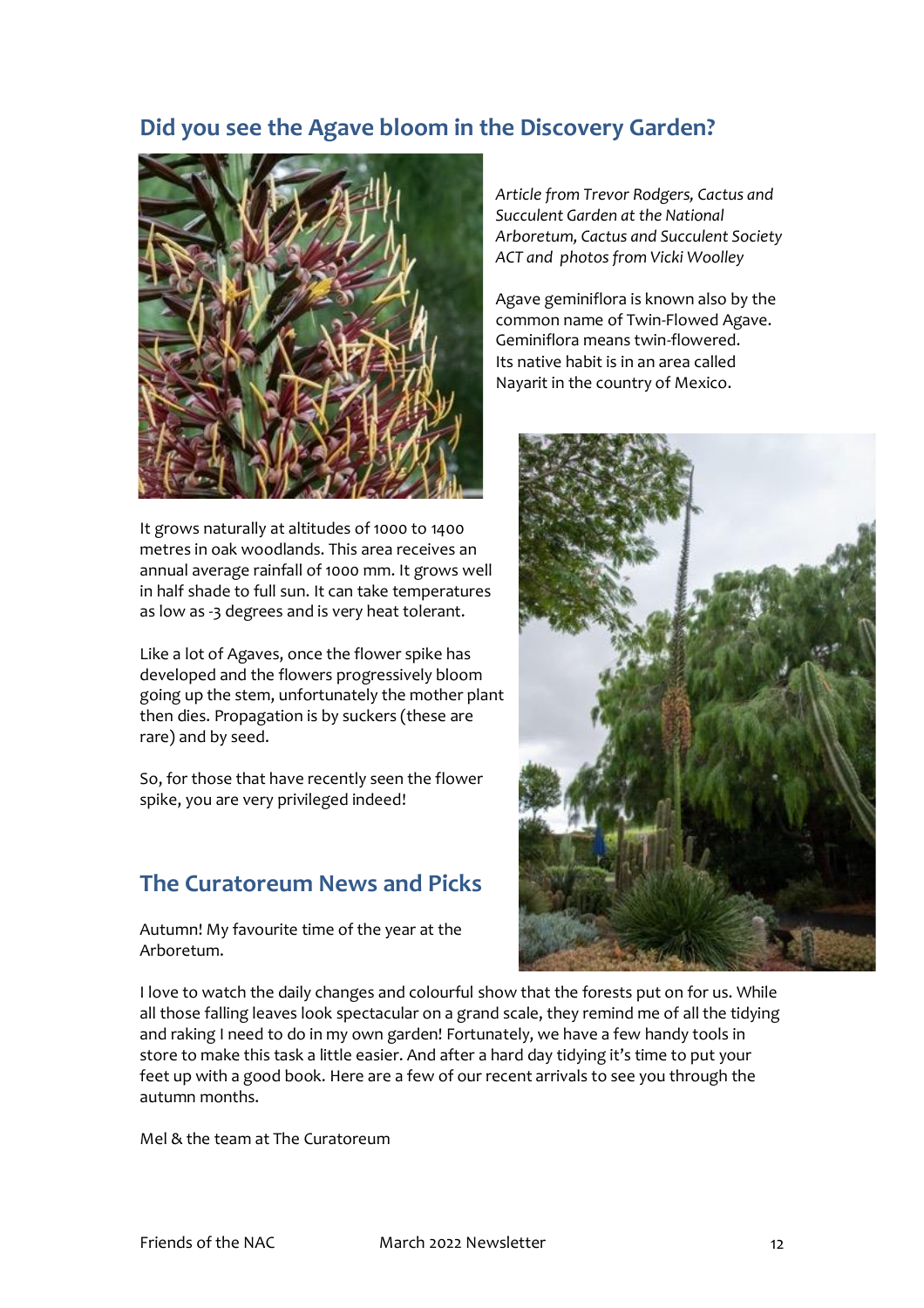*Gum: The Story of Eucalypts & their Champions*, Ashley Hay.



No matter where you look in Australia, you're more than likely to see a eucalyptus tree. Scrawny or majestic, smooth as pearl or rough as a pub brawl, they have defined a continent for thousands of years, and they continue to shape our imagination. First Nations Australians have long known the abilities of the eucalyptus. And as part of the raft of changes wrought by the arrival of colonial Australia, botanists have battled in a race to count, classify and own the species – a battle that has lasted more than two hundred years. *Gum: The Story of Eucalypts and Their Champions* is the story of that battle and of so many other eucalyptographers — explorers, poets, painters, foresters, conservationists, scientists (and engine drivers) — who have also been obsessed by these trees and who have championed their powers. This new edition of Gum, from award-winning author Ashley Hay, is a powerful and lyrical exploration of

these magical, mythical, medicinal trees, and the story of new worlds, curious people and big ideas.

*Banksias – 2 nd edition*, Alex George, Kevin Collins, Kathy Collins.

Banksias are Australia's most iconic plants after Eucalypts - known for thousands of years to Australians and - through writing and art - to many more who have never visited this land. This extensively revised edition includes the most recently discovered Banksia, vincentia, with descriptions and illustrations of all 79 known species with many new photographs and updated species descriptions. It provides the history of their discovery, evolution, how to find and grow them and how they have inspired artists and artisans. With some 400 beautiful colour illustrations it is the comprehensive, up-todate guide to these unique and fascinating



 $-$  SECOND EDITION  $-$ 

plants. Tables list which Banksias to grow for particular purposes and the three authors have between them, studied and grown all 79 species of Banksia, their combined experience totaling over a hundred years.

#### *Land: How the Hunger for Ownership Shaped the Modern World*, Simon Winchester.

From the bestselling author Simon Winchester, a human history of land around the world: who mapped it, owned it, stole it, cared for it, fought for it and gave it back.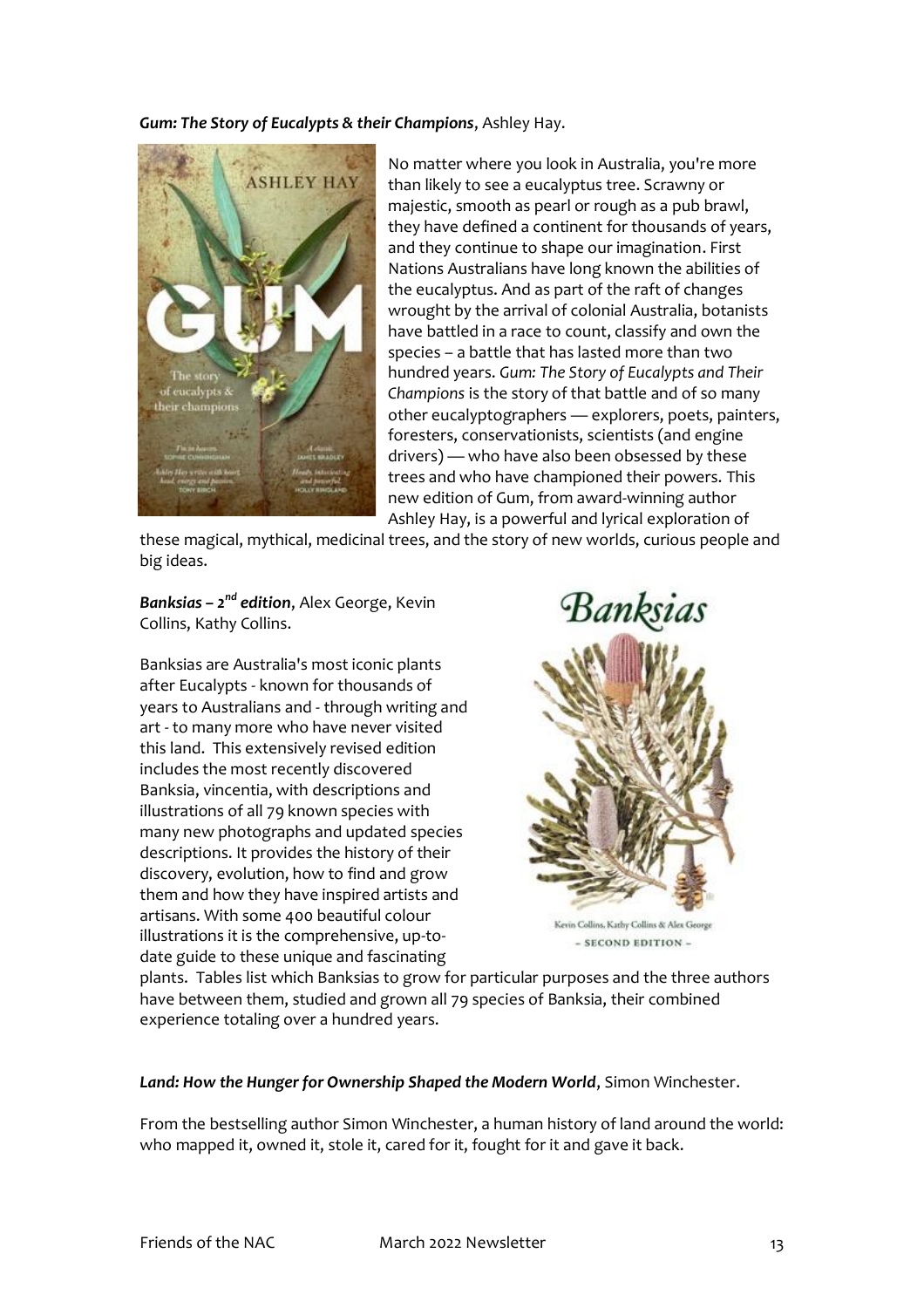

#### **Jute Leaf Sacks**

Leaf Mold is a wonderful soil amendment, due to its water retention properties. Rather than adding leaves to your compost or piling unsightly and unsustainable plastic bags in the corner of your garden, try our reusable,

The ownership of land has always been complicated, opaque, and more than a little anarchic when viewed from the outside. In this book, Simon Winchester explores the stewardship of land, the ways it is delineated and changes hands, the great disputes, and the questions of restoration - particularly in the light of climate change and colonialist reparation.

A global study, this is an exquisite exploration of what the ownership of land might really mean - not in dry-as-dust legal terms, but for the people who live on it.

#### **New Products to help with Gardening!**



biodegradable jute leaf sacks. Imported from England. \$17.50 Sold as a pair.

**Twist Cultivator**, Sophie Conran for Burgon and Ball

UK gardener, Sophie Conran has collaborated with Burgon & Ball to produce some of the most useful and beautiful tools on the market. This is a favourite here at The Curatoreum, as it makes clearing the dead flower beds and veggie patch a breeze.

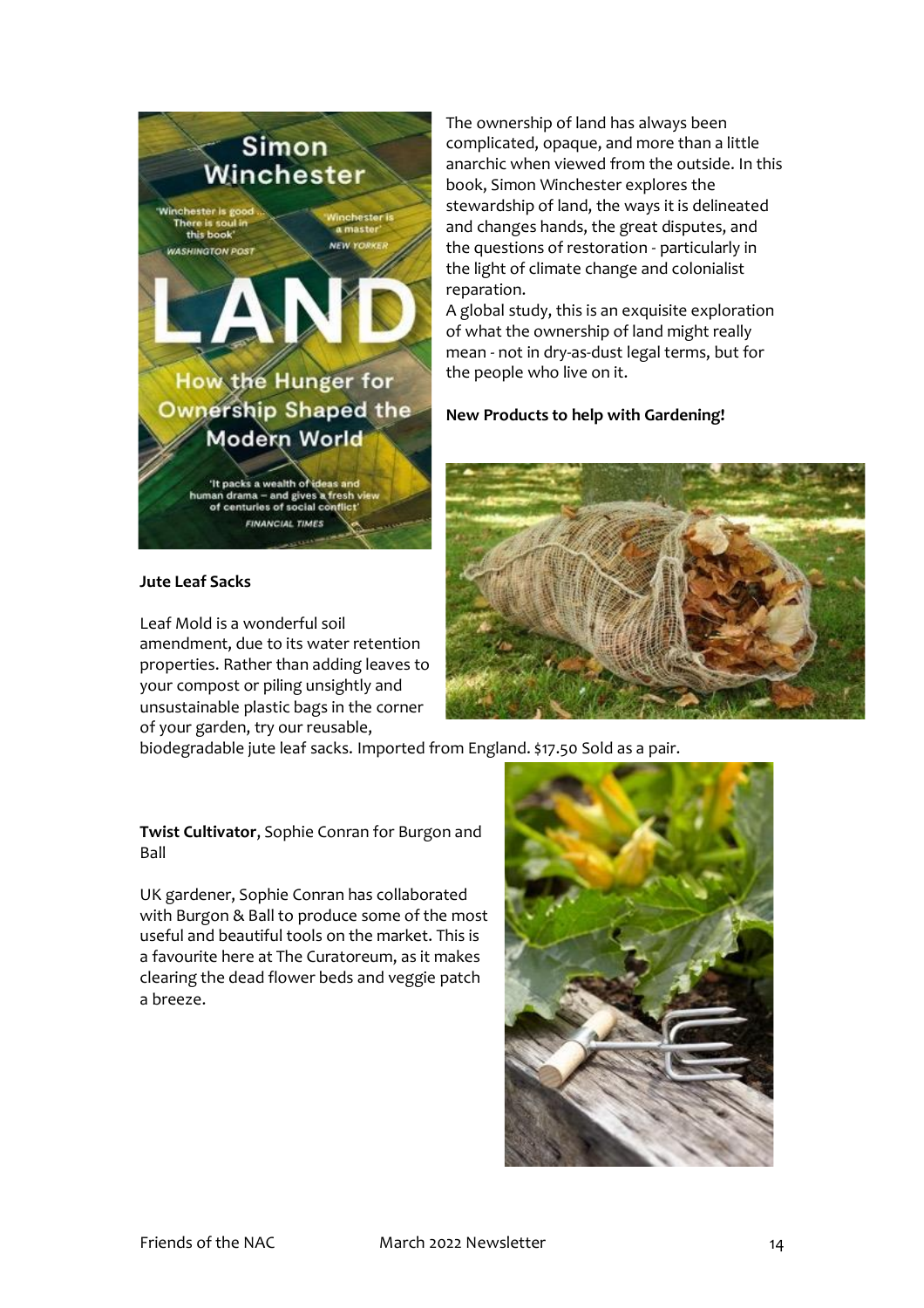

#### **Waxed Canvas, Carry All Bag**

Constructed with superbly durable waxed canvas and built to endure. Made of thick 16 oz canvas, this is a bag that will be with your forever.

The waterproof canvas is just stiff enough for the bag to stand up on it's own which helps when moving tools, cuttings and produce around the garden. It is an all-round handy bag to have in the home, garden, or car boot. Load it up, take it anywhere.

#### <span id="page-14-0"></span>**Thank you to all our Sponsors and Contributors:**

If you have ideas for articles, or items that might be of interest to the Friends such as stories or photos from the Arboretum or further afield, please contact me Nicole Pietrucha on: [pietruchanac1@gmail.com](mailto:pietruchanac1@gmail.com) Many thanks to the people who have contributed articles and photos for this and previous issues of the Newsletter, and given generously of your time to write, read and proofread. I could not do it without your help.